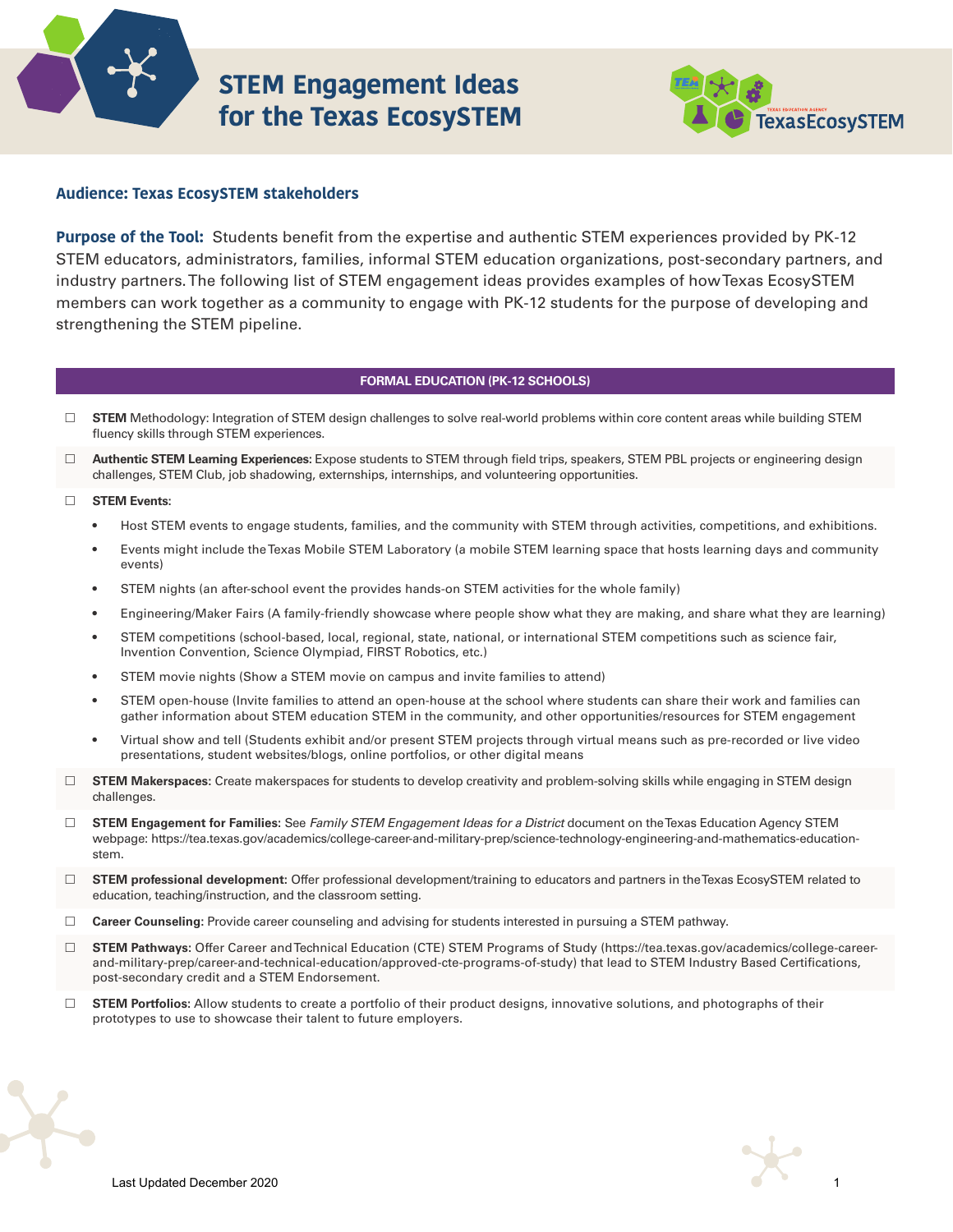- □ Child Interest Surveys: Have your child take an interest survey to find careers they might like and allow opportunities to explore those career options while on vacation, family facility tours, topic related summer camps, out of school programs (Boy Scout Explorer Posts, STEM Scouts), and reaching out to employees in the field to mentor and/or be a pen pal for your child.
- $\Box$ **STEM Family Experiences:** Pursue and attend STEM engagement opportunities to expose and participate in STEM as a family. Examples might include visiting the science museum, local zoo, conservation area/center, attending and engaging in local STEM events in the school and community, or STEM career themed trips/vacations/tours.
- □ STEM at Home: Engage in STEM experiences and projects at home. Examples might include developing a family garden, designing something for the home, or solving a STEM-based problem at home.
- **STEM Movie Night:** As a family, watch a movie related to STEM. Examples might include *Dream Big: Engineering Our World* - Not Rated (2017), *Hidden Figures* – Rating PG (2016), *Spare Parts* – Rating PG-13 (2015), *The Martian* – Rating PG-13 (2015), *The Man Who Knew Infinity* – Rating PG-13 (2015), *The Lego Movie* – Rating PG-13 (2014), *Interstellar* – Rating PG-13 (2014), *The Imitation Game* – Rating PG-13 (2014), *The Theory of Everything* – Rating PG-13 (2014), *Gravity* – Rating PG-13 (2013), *A Beautiful Mind* – Rating PG-13 (2001), *October Sky* – Rating PG (1999), *Apollo 13* – Rating PG (1995).
- □ Family Coding Day: Adults partner with children to code robots or other programmable devices (e.g. drones, programming blocks, etc.). Participate in an Hour of Code through Code.org.
- $\Box$ **Volunteering:** Seek out STEM-related volunteering opportunities for the family. Adult family members can offer to volunteer their time and expertise to assist with or chaperone school STEM events, classroom STEM activities or projects, STEM Field Trips, or STEM after-school programs. Families can engage in STEM-related community service projects (e.g. community gardening, building/construction projects, reenvisioning community spaces, recycling or clean-up projects, etc.)
- $\Box$ Job Shadowing: "Take Your Child to Work Day" to learn about STEM careers and employability skills.
- $\Box$ **Connect to Local STEM Events/Organizations:** Use the Connectory [\(https://theconnectory.org/\)](https://theconnectory.org/) to connect and collaborate with other families and organizations to provide robust STEM experiences for your child and develop/strengthen the STEM pipeline.

#### **INFORMAL EDUCATION**

**(e.g. museums, zoos, libraries, conservation centers, after-school programs, community programs or resources, etc.)** 

- $\Box$ **STEM Focused Field Trips/Worksite Tours:** Host field trips for PK-12 students to engage in and explore STEM-related spaces. Field trips and tours could be on-site or virtual.
- $\Box$ **STEM Camps:** Host STEM-focused camps for elementary, middle, and high school students. Camps might include day camps throughout the school year to weeklong summer camps.
- $\Box$ **Outreach Programs:** Provide STEM events and educational programs for PK-12 students, families, and educators. Examples might include library events, museum programs, conservation nature center educational programs, zoo events/programs, cybersecurity events, etc. Programs might include in-class visits to the school and/or on-site programs at the organization's site.
- $\Box$ **Mentoring:** STEM faculty and undergraduate/graduate students mentor PK-12 students. Examples might include assisting with projects, collaborating on projects, and consistent open communication.
- $\Box$ **Badging Programs:** Offer programs in which students receive STEM-related badges/certificates (e.g. Scouts STEM Badge system).
- $\Box$ **Service Opportunities:** Provide STEM-related volunteering opportunities for students to engage in within the organization.
- $\Box$ **Job Shadowing:** Provide opportunities for students to shadow a variety of STEM professions/jobs within an organization.
- $\Box$ **Immersive Experiences:** Offer STEM-based practicum, internship (paid and/or unpaid), and/or apprenticeship opportunities for students.
- **Professional Development:** Facilitate and/or collaborate on STEM-focused professional development for educators and administrators. Examples might include virtual or face-to-face conferences, workshops, training modules, webinars, panel discussions, etc.
- **Curriculum Development:** Collaborate with schools and teachers to develop TEKS-aligned curricular activities.
- $\Box$ **STEM Advocacy:** Engage in STEM advocacy efforts through research, presentations, and STEM organizational work.
- $\Box$ **Texas EcosySTEM Connection:** Connect and collaborate with other members of the STEM Ecosystem to provide robust STEM experiences for students and develop/strengthen the STEM pipeline.
- **STEM Connectory**: Use the STEM Connectory ([https://theconnectory.org/\)](https://theconnectory.org/) to make the community aware of STEM events. The Connectory is searchable by zip codes and cities to connect families and educators to local STEM events.

### **FAMILY**